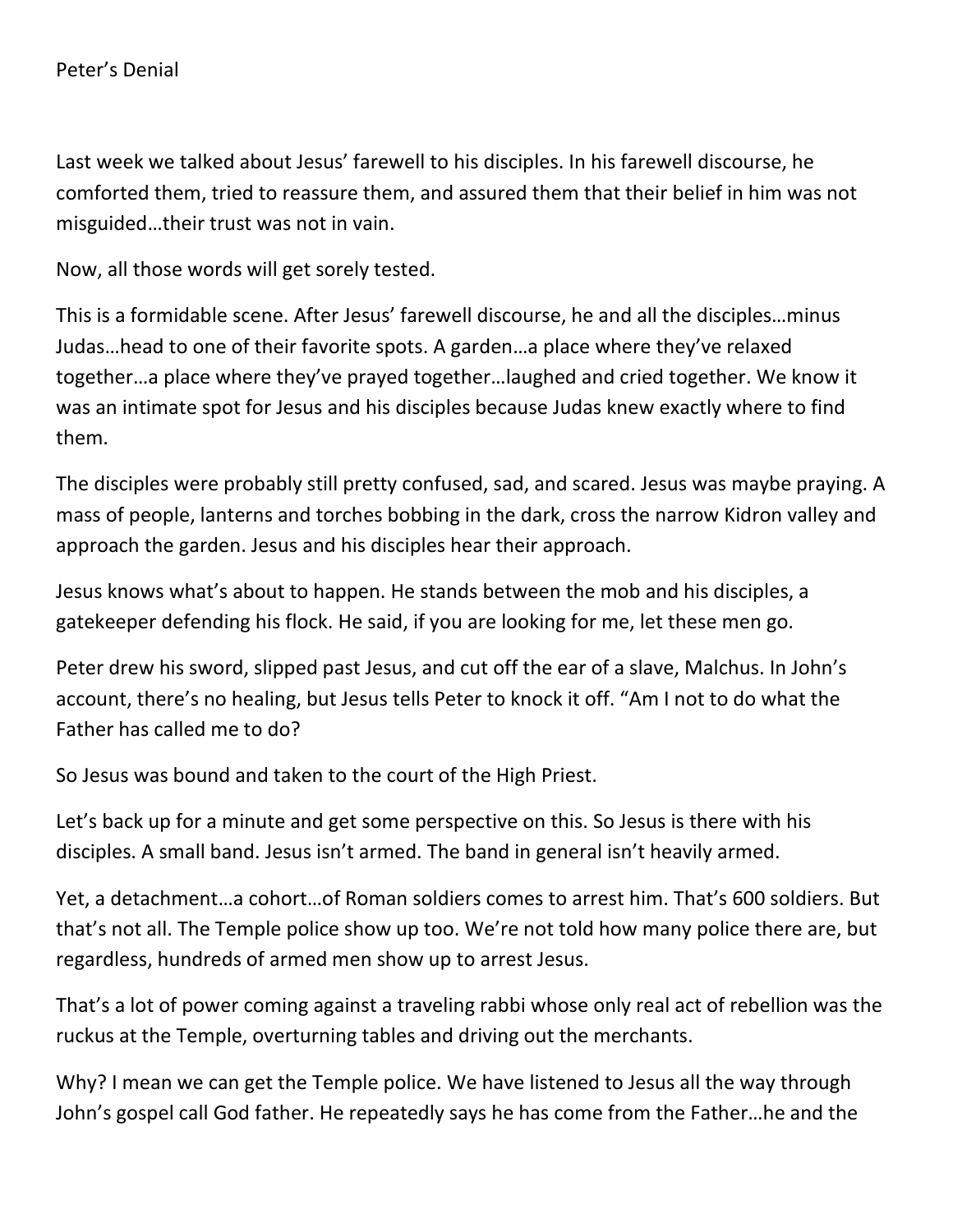Father are one…if you've seen me you've seen the father. And the most damning…his I AM statements, equating himself with God.

So you can maybe see that the religious establishment might object to someone claiming to be God or from God. Except they were waiting for just such a person – one sent from God.

They just didn't buy that Jesus was it. Why not? And honestly, arrest and crucifixion seemed like a lot for someone who claimed to be God – I mean, you could pretty easily marginalize someone like that – say they're a little off. Except that his following was sizeable.

And why was Rome anxious enough to get rid of him. In some ways, John's gospel is far less political than the other three gospels. And really, you'd think for the government to want to arrest him and ultimately kill him they'd have to have a little stronger case against him.

It's not that there's none. But the kingdom of God, the most political entity in the gospels, is only mentioned twice in John's gospel compared to 30 some times in Matthew and Luke and nearly 20 in Mark.

Honestly, when I sort of looked back through John's gospel, I think if that was the only gospel we had, it might actually be kind of hard to see why Jesus ever got arrested let alone crucified.

But as I thought about that, I remember how big John is in symbolism and signs. So let's think about this concept of the World in John. The world is simultaneously what God so love that God sent Jesus, but the world is also that which opposes Jesus.

This cohort of soldiers and mob of Temple police represent all of that world of opposition – the powers that be both in the empire and in the religious establishment.

I started to wonder if maybe it wasn't that the religious establishment didn't believe that Jesus was who he said he was. Instead, what if they suspected he might be, but they just didn't like the sort of Messiah he turned out to be.

Jesus asked really one main thing of his disciples – that they love and serve. But the religious establishment couldn't have that. And neither could Rome. A world based on love and service? How can anybody get ahead in that kind of scheme? How can you rule the world with love instead of an iron fist backed by armies and firepower?

Caiaphas knew that Jesus and his world was at odds with the power of Rome. Here's what he said after Jesus raised Lazarus from the dead:

**<sup>45</sup>** Many of the Jews therefore, who had come with Mary and had seen what Jesus did, believed in him. **<sup>46</sup>** But some of them went to the Pharisees and told them what he had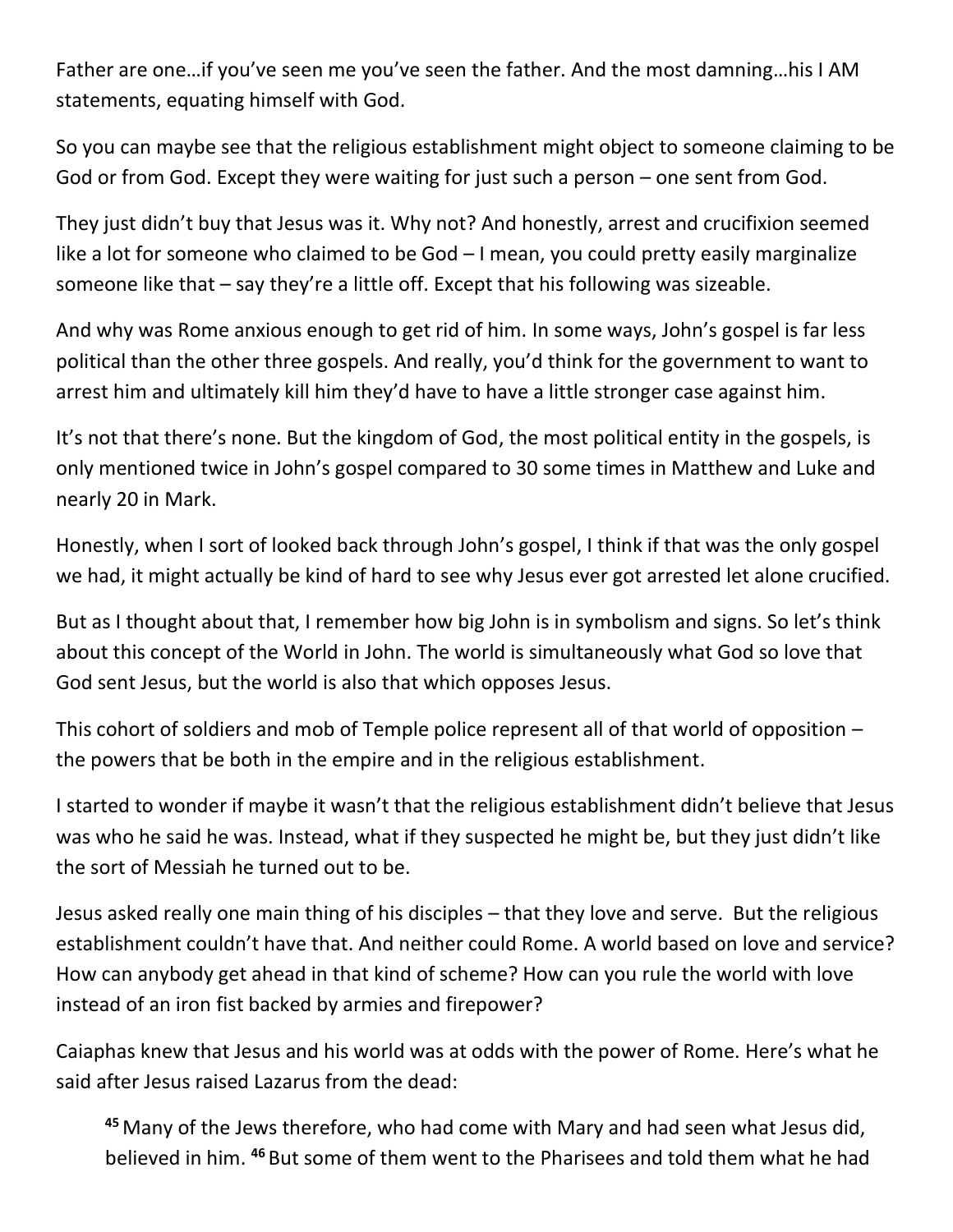done. **<sup>47</sup>** So the chief priests and the Pharisees called a meeting of the council, and said, "What are we to do? This man is performing many signs. **<sup>48</sup>** If we let him go on like this, everyone will believe in him, and the Romans will come and destroy both our holy place<sup>[\[h\]](https://www.biblegateway.com/passage/?search=John%2011&version=NRSV#fen-NRSV-26561h)</sup> and our nation."<sup>49</sup> But one of them, Caiaphas, who was high priest that year, said to them, "You know nothing at all! **<sup>50</sup>** You do not understand that it is better for you to have one man die for the people than to have the whole nation destroyed." **<sup>51</sup>**He did not say this on his own, but being high priest that year he prophesied that Jesus was about to die for the nation, **<sup>52</sup>** and not for the nation only, but to gather into one the dispersed children of God. **<sup>53</sup>** So from that day on they planned to put him to death.

Caiaphas knew the stakes. He had condemned Jesus long before this scene in his courtyard.

That brings us to Peter. Peter is caught in this same trap between two worlds…two ways of being. As the scene unfolds, Jesus stands firm.

Peter does not. He's afraid of that world whose massive power came to the garden against Jesus. Peter may have believed what Jesus said about himself. But when it got scary, he was not able to stand up to that world that opposed Jesus. He was not able to stand up to the crushing power of the religious establishment and the empire.

Notice that in John's gospel, Peter doesn't deny knowing Jesus. But he does deny being his disciple. He denies the sort of relationship with Jesus that Jesus meant when he used the word belief.

Well, that brings us to…us. The story of Peter's denial makes us confront some difficult questions for ourselves.

Perhaps the biggest challenge for us in the  $21<sup>st</sup>$  Century is not do we believe Jesus is God. Belief in our time and place is too often more of an intellectual exercise. It's pretty low risk. And arguing with non-believers about the existence of God or whether Jesus was God in a mostly fruitless exercise.

I think the real challenge to us is to go back to what Jesus meant by belief. Belief is a relationship. It's being in a relationship with the triune God through Jesus and the Spirit. And that relationship then shapes everything about us. It shapes our witness to Jesus. It shapes our actions. It shapes our worship and our prayer. It's at the heart of everything about who we are and what we do.